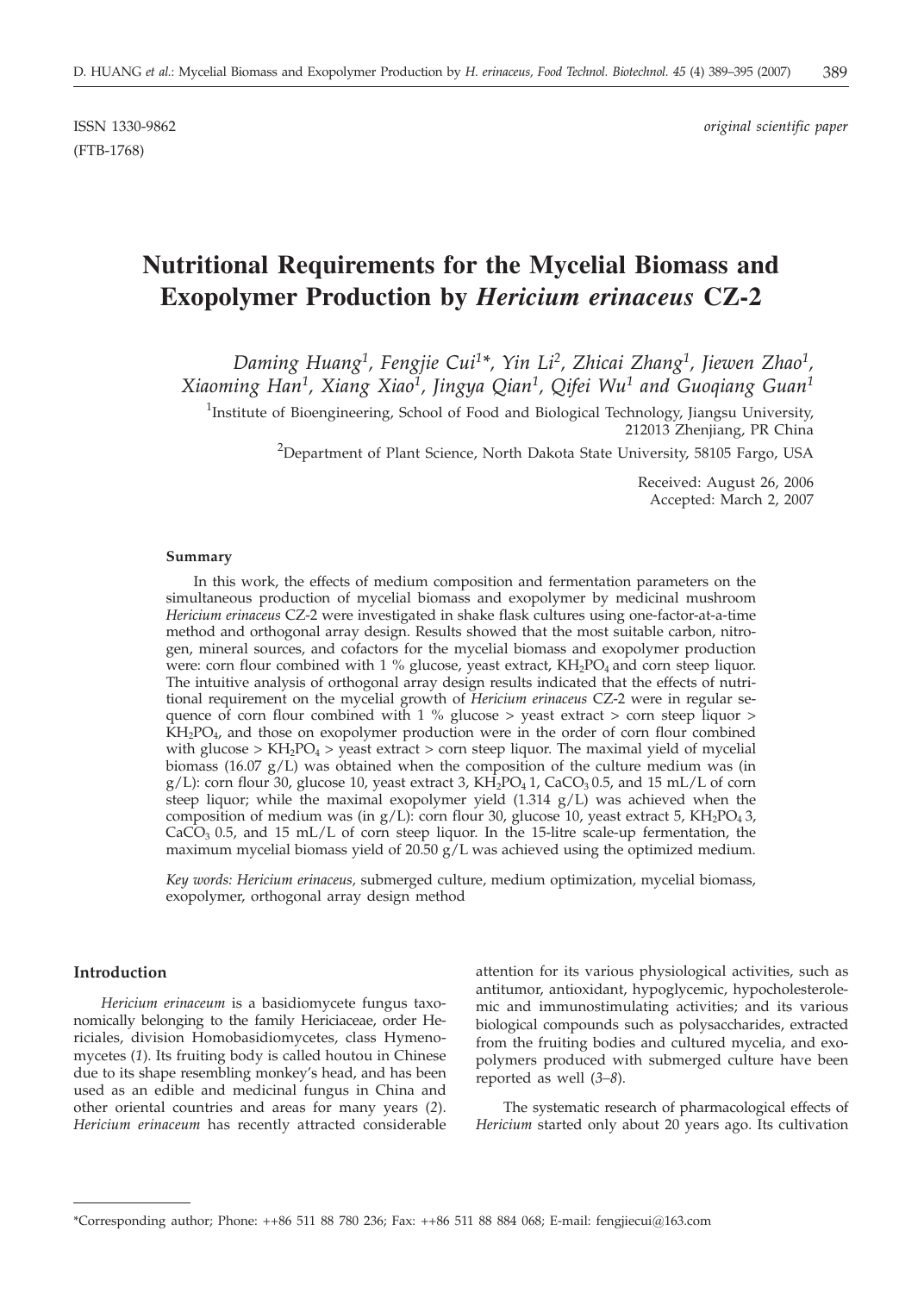on solid substrates or submerged cultivation has become essential to meet the increasing demands on the markets. Traditionally, *Hericium* has been reported to be cultured on the solid substrate for several months to obtain its fruiting bodies using composts or lignocellulosis wastes such as straw or wood. Moreover, submerged culture has shown its advantage due to its shorter cultivation period, consistent quality of the product, and simultaneous outgrowth of exopolymers, such as polysaccharide, glycoprotein or other proteins, which also exhibit various biological effects (*5,8,9*)*.*

There are many reports on optimization of medium composition or culture conditions for mushroom fermentation producing bioactive metabolites by various statistical optimization techniques such as response surface methodology or uniform design method (*10–14*). However, there have been no detailed reports on the effects of submerged culture conditions and medium composition on simultaneous production of mycelial biomass and exopolymer by fungus *Hericium erinaceus* untill now. Hence, in the present article, we mainly investigated the effects of various factors such as culture operating parameters and medium composition on the production of mycelial biomass and exopolymer from *H. erinaceus* CZ-2.

#### **Materials and Methods**

# *Microorganism and medium*

The strain of *Hericium erinaceus* CZ-2 was isolated from the mountainous district of Anhui Province in China and was kept in the Institute of Bioengineering. The stock culture was maintained on potato dextrose agar (PDA) slants and subcultured every two months. The slants were incubated at 25  $\degree$ C for 7 days. The seed culture medium was composed of (in  $g/L$ ): glucose 10, yeast extract 3,  $KH_2PO_4$  1, and  $MgSO_4$ ·7H<sub>2</sub>O 0.5.

# *Inoculum preparation and flask culture*

For preparation of the inoculum, 10 pieces (about 5 mm) of the mycelia of *Hericium erinaceus* CZ-2 were transferred from a slant into each 250-mL Erlenmeyer flask containing 50 mL of the above mentioned seed medium.

The flask culture experiments were performed in a 500-mL flask containing 150 mL of the fermentation medium after inoculation with 10 % (by volume) of the mycelium suspension at 25 °C on a rotary shaker incubator at 150 rpm for 7 days. The fermentation medium was based on the basal medium (with the composition of (in  $g/L$ ): glucose 10, yeast extract 3,  $KH_2PO_4$  1, and  $MgSO<sub>4</sub>·7H<sub>2</sub>O$  0.5, dissolved in distilled water, with the initial pH=7.0) to screen the most suitable carbon and nitrogen sources, mineral element, *etc.* Triplicate experiments were also carried out, and the mean values were given. All data were subject to variance analysis and expressed as mean ± S.D.

# *Batch fermentation in 15-litre fermentor*

The batch fermentation was carried out in a 15-litre fermentor equipped with three 6-bladed disc impellers (Biostat C10-3, B. Braun, Germany), oxygen and pH electrodes, under the following conditions: working medium volume 10 L, inoculation volume 10 % (by volume), culture temperature 25 °C, aeration rate 0.8 vvm, and agitation speed 80 rpm. The fermentation continued until the mycelial biomass or exopolymer reached their highest values.

#### *Analytical methods*

As described previously by Cui *et al*. (*10*), the mycelia were harvested at the end of fermentation, then centrifuged at 12 000×*g* for 10 min, and dried to constant mass at 60 °C in laboratory vacuum ovens. The supernatant was filtered through a 0.45-µm membrane filter (Millipore, USA). The resulting filtrate was concentrated and mixed with absolute ethanol, 3 times of the original volume. The mixture was stirred vigorously and then maintained at 4 °C overnight. The precipitated exopolymer was lyophilized and its mass was measured. Reducing sugar was measured with the DNS method.

# *Experimental design*

Culture conditions and medium composition experiments were designed to meet the nutritional demand of mycelial growth and exopolymer production by *H. erinaceus* CZ-2. The carbon source, nitrogen source, mineral sources, growth cofactors and initial pH (pH value of unsterilized culture broth) were regarded as correlated factors of the culture medium, in particular carbon and nitrogen sources. According to the results of one-factor- -at-a-time experiments, the orthogonal array design method  $L_9(3^4)$  was selected to optimize the medium composition. Tables 1 and 2 give the factors and their levels, and the experimental orthogonal design, respectively. Important factors leading to the best possible response were conducted from the calculation results in Table 2.

Table 1.  $L_9(3^4)$  experimental factors and their related levels for orthogonal array design

| Level | A/(g/L)        | B/(g/L) | C/(g/L)                         | D/(mL/L)   |
|-------|----------------|---------|---------------------------------|------------|
|       | Corn flour     | Yeast   | KH <sub>2</sub> PO <sub>4</sub> | Corn steep |
|       | $+1\%$ glucose | extract |                                 | liquor     |
|       | 20             |         |                                 | 5          |
| 2     | 30             | З       |                                 | 10         |
| 3     | 40             | h       | 5                               | 15         |

# **Results and Discussion**

# *Effects of cultural conditions*

The two factors, initial pH and culture temperature, were commonly considered as the significant factors that affect mushroom fermentation process. Therefore, *Hericium erinaceus* CZ-2 was cultivated in basal medium at pH values ranging from 3 to 10 to find the optimal initial pH for mycelial growth and exopolymer production (data not shown). The optimal initial pH for mycelial growth and exopolymer production was between 5 and 6, corresponding to the mycelial yield and exopolymer production of 10.56 and 0.854 g/L, respectively, which was similar to the results obtained with other mushrooms in slightly acidic pH conditions (*15,16*).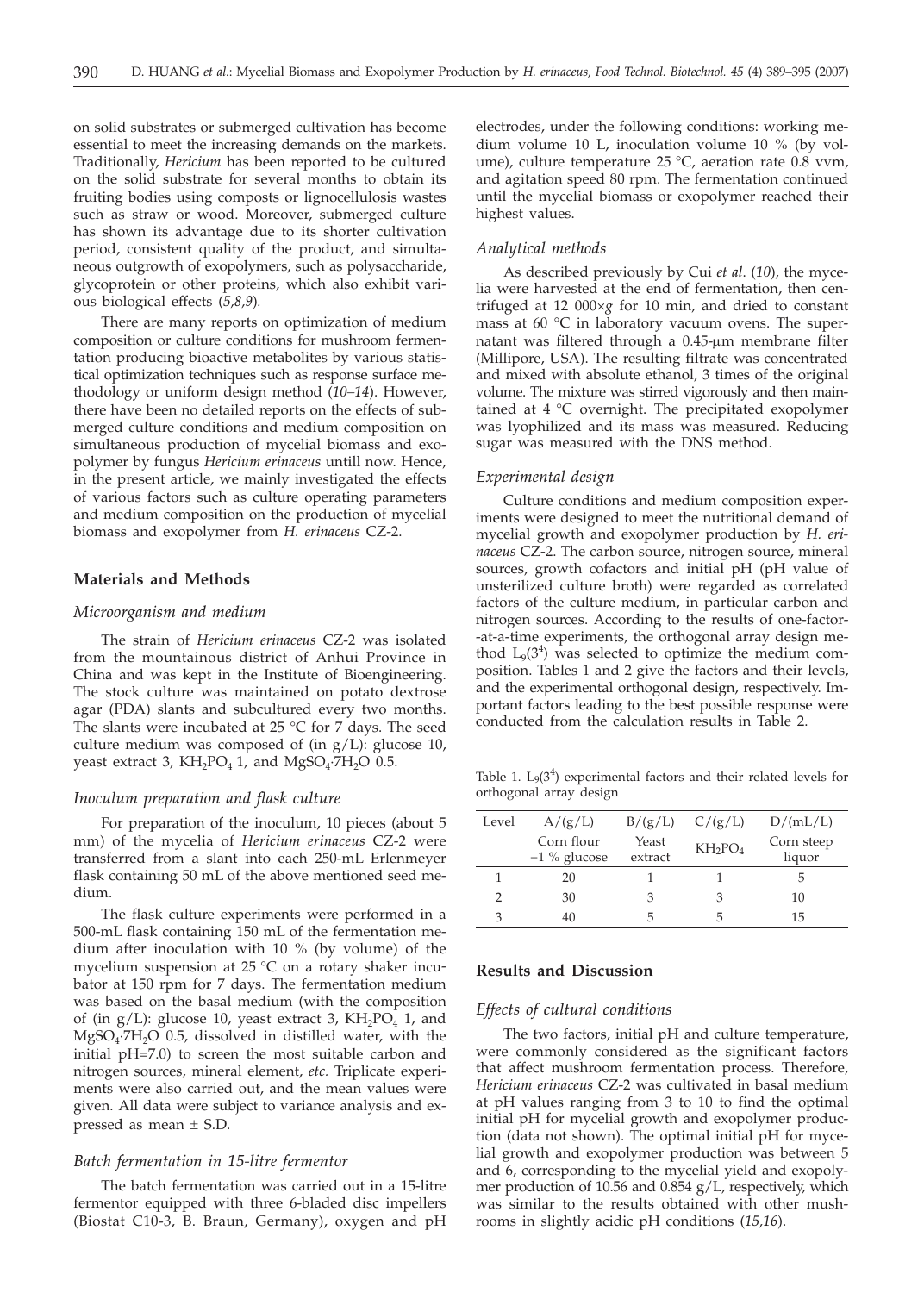| Run              |                | Independent variables |                |              |                | Dependent variables                                                                                                                                |                             |  |
|------------------|----------------|-----------------------|----------------|--------------|----------------|----------------------------------------------------------------------------------------------------------------------------------------------------|-----------------------------|--|
|                  |                | A                     | B              | C            | $\mathbf D$    | $\gamma$ (biomass)/(g/L)                                                                                                                           | $\gamma$ (exopolymer)/(g/L) |  |
|                  | $\mathbf{1}$   | $\mathbf{1}$          | $\mathbf{1}$   | $\mathbf{1}$ | $\mathbf{1}$   | $9.21 \pm 0.44$                                                                                                                                    | $0.550 \pm 0.035$           |  |
|                  | $\overline{2}$ | $\mathbf{1}$          | $\overline{2}$ | 2            | 2              | $12.66 \pm 0.88$                                                                                                                                   | $1.017\pm0.046$             |  |
|                  | 3              | $\mathbf{1}$          | 3              | 3            | 3              | 11.88±0.76                                                                                                                                         | $0.931 \pm 0.011$           |  |
|                  | 4              | $\overline{2}$        | 1              | 2            | 3              | $12.86 \pm 0.40$                                                                                                                                   | 1.275±0.034                 |  |
|                  | 5              | $\overline{2}$        | $\overline{2}$ | 3            | 1              | $14.10\pm0.65$                                                                                                                                     | $1.175 \pm 0.121$           |  |
|                  | 6              | $\overline{2}$        | 3              | $\mathbf{1}$ | $\overline{2}$ | 14.79±0.72                                                                                                                                         | 1.088±0.007                 |  |
|                  | 7              | 3                     | 1              | 3            | 2              | $11.15 \pm 0.21$                                                                                                                                   | $0.983 \pm 0.016$           |  |
|                  | 8              | 3                     | 2              | $\mathbf{1}$ | 3              | 14.57±0.57                                                                                                                                         | $0.894 \pm 0.039$           |  |
|                  | 9              | 3                     | 3              | 2            | $\mathbf{1}$   | 12.45±0.31                                                                                                                                         | 1.136±0.009                 |  |
| Mycelial biomass | K1             | 33.22                 | 33.75          | 38.57        | 35.76          |                                                                                                                                                    |                             |  |
|                  | K <sub>2</sub> | 41.34                 | 41.75          | 37.97        | 38.60          | The order for mycelial biomass:<br>corn flour combined with 1 % glucose ><br>> yeast extract > corn steep liquor > KH <sub>2</sub> PO <sub>4</sub> |                             |  |
|                  | K <sub>3</sub> | 39.12                 | 38.17          | 37.13        | 39.31          |                                                                                                                                                    |                             |  |
|                  | k1             | 11.07                 | 11.25          | 12.86        | 11.92          |                                                                                                                                                    |                             |  |
|                  | k2             | 13.78                 | 13.92          | 12.67        | 12.87          |                                                                                                                                                    |                             |  |
|                  | k3             | 13.04                 | 12.72          | 12.38        | 13.10          |                                                                                                                                                    |                             |  |
|                  | $\mathbb{R}$   | 2.71                  | 2.67           | 0.48         | 1.18           |                                                                                                                                                    |                             |  |
| Exopolymer       | K1             | 2.499                 | 2.808          | 2.532        | 2.862          | The order for exopolymer:<br>corn flour combined with 1 % glucose ><br>$> KH2PO4$ $>$ yeast extract $>$ corn steep liquor                          |                             |  |
|                  | K2             | 3.537                 | 3.087          | 3.429        | 3.087          |                                                                                                                                                    |                             |  |
|                  | K <sub>3</sub> | 3.012                 | 3.156          | 3.090        | 3.099          |                                                                                                                                                    |                             |  |
|                  | k1             | 0.833                 | 0.936          | 0.844        | 0.954          |                                                                                                                                                    |                             |  |
|                  | k2             | 1.179                 | 1.029          | 1.143        | 1.029          |                                                                                                                                                    |                             |  |
|                  | k3             | 1.004                 | 1.052          | 1.030        | 1.033          |                                                                                                                                                    |                             |  |
|                  | $\mathbb{R}$   | 0.346                 | 0.116          | 0.299        | 0.079          |                                                                                                                                                    |                             |  |

Table 2. Orthogonal array design and the responses of the dependent variables (biomass and exopolymer) produced by *Hericium erinaceus* CZ-2 in shake flask culture

The yields of mycelia and exopolymer from *Hericium erinaceus* CZ-2 incubated in basal medium at various temperatures from 20 to 35 °C were investigated (data not shown). An optimum culture temperature of 25 °C was observed, and a very high and low temperature resulted in relatively lower yield of mycelial biomass. However, the most suitable temperature for high yield of exopolymer was 28 °C. These results indicate that the optimum culture temperatures for mycelia and exopolymer production were slightly different.

# *Effects of different carbon sources*

Lots of reports showed that different carbon sources have different influences on the mycelia and exopolymer production by different mushroom strains (*17,18*). Therefore, effects of various carbon sources at the concentration of 2 % on the yields of mycelia and exopolymer production by *Hericium erinaceus* CZ-2 were examined. The results in Fig. 1 show that corn flour was the best carbon source for mycelial production (12.27 g/L), while glucose was chosen for exopolymer production



**Fig. 1.** Effect of carbon sources on mycelial biomass and exopolymer production by *H. erinaceus* CZ-2 in shake flask cultures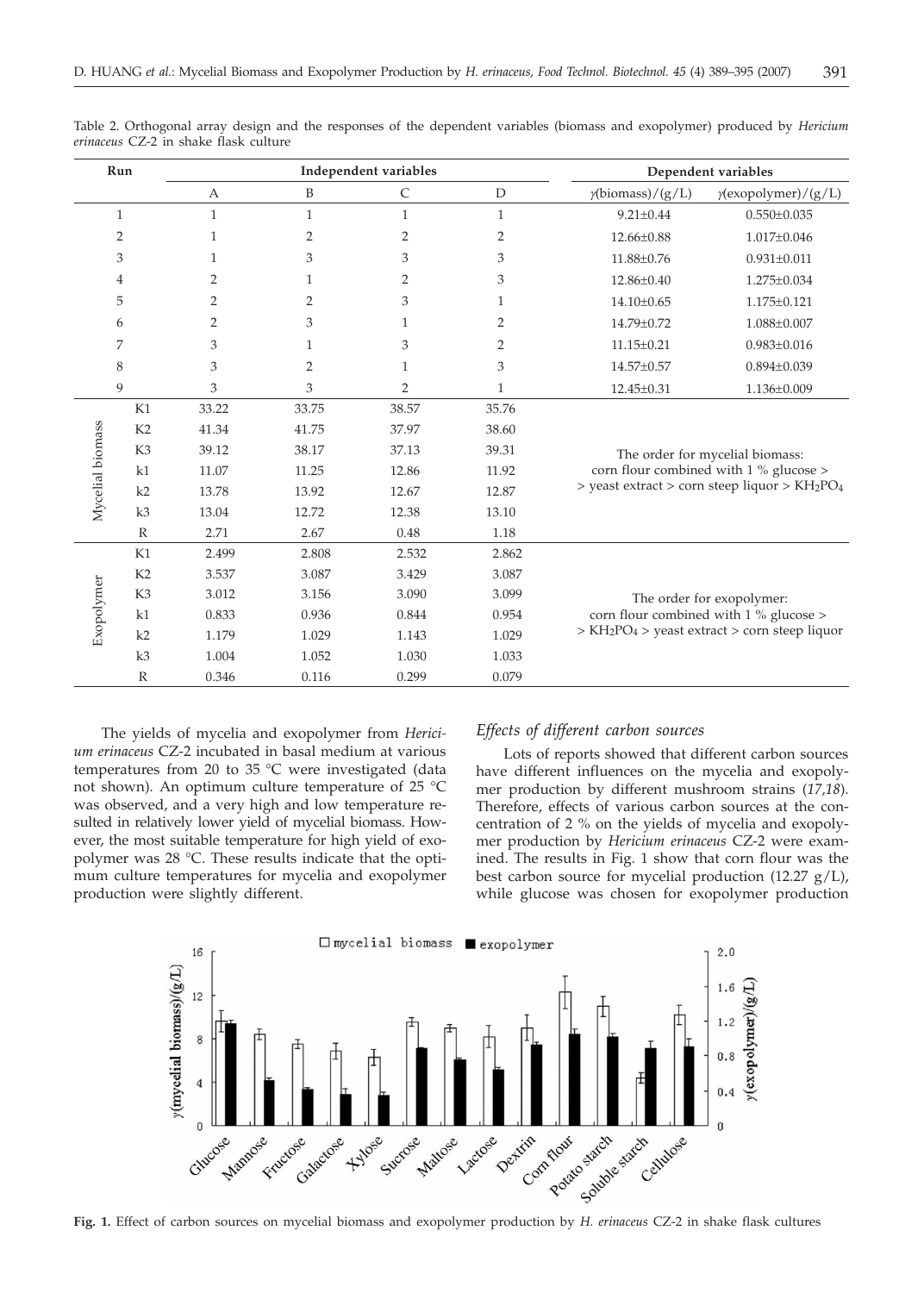(1.17 g/L). This suggests that the strain *Hericium erinaceus* CZ-2 might secrete the powerful enzyme complexes which could decompose carbohydrates such as corn starch in the media, and thus provide the decomposed products to meet the carbon source demand for the strain growth. Otherwise, it is thought that corn starch is the best carbon source for fermentation industry due to its low cost and easily obtained material. References have revealed that the major sugar composition of exopolysaccharides was glucose (*19,20*). It is possible to facilitate the exopolysaccharide accumulation and secretion by supplementation of glucose. Hence, the suitable carbon source for the production of mycelial biomass and exopolymer was selected as corn flour combined with 1 % glucose.

The results in Fig. 2 indicate that the optimal concentration of corn flour for the maximum mycelial biomass and exopolymer production by the fungus *Hericium erinaceus* CZ-2 was 30 g/L. Under this condition, the yields of mycelial biomass and exopolymer reached 12.76 and 1.062 g/L, respectively.



**Fig. 2.** Effect of initial concentrations of suitable carbon source (corn flour) on mycelial biomass and exopolymer production by *H. erinaceus* CZ-2 in shake flask cultures

# *Effects of different nitrogen sources*

Fig. 3 shows the response levels when various nitrogen sources were added to the basal medium at a concentration of 2.0 g/L. Results indicate that the substitution of yeast extract in the medium with other nitrogen sources including organic nitrogen sources such as polypeptone, beef extract and bean cake powder could increase significantly the mycelia and exopolymer production. In contrast, the inorganic nitrogen sources, ammonium sulphate, ammonium nitrate, ammonium chloride and potassium nitrate, did not have very efficient effect on the response levels. Therefore, the yeast extract was selected as suitable nitrogen source for further investigation. Similar results that yeast extract contributed to the highest yield of the mycelia by *Cordyceps militaris* were also reported in other references (*21*)*.*

The results of one-factor-at-a-time experiments showed that both mycelia  $(10.52 \text{ g/L})$  and exopolymer (0.982 g/L) production from *Hericium erinaceus* CZ-2 reached the highest level when the culture medium contained 4.0  $g/L$  of yeast extract (Fig. 4). These phenomena may be due to the other organic nitrogen sources which also cooperated in nitrogen nutrition and influenced the yields of mycelia and exopolymer.



**Fig. 4.** Effect of initial concentrations of suitable nitrogen source (yeast extract) on mycelial biomass and exopolymer production by *H. erinaceus* CZ-2 in shake flask cultures

# *Effect of mineral elements and growth factors*

The effect of growth factors and mineral elements on mycelial growth and exopolymer production are shown in Fig. 5. *Hericium erinaceus* CZ-2 was cultivated in basal medium containing various mineral elements  $(KH_2PO_4$ , FeSO<sub>4</sub>, MgSO<sub>4</sub>.7H<sub>2</sub>O, ZnSO<sub>4</sub>, CuSO<sub>4</sub> and CaCO<sub>3</sub>),



**Fig. 3.** Effect of nitrogen sources on mycelial biomass and exopolymer production by *H. erinaceus* CZ-2 in shake flask cultures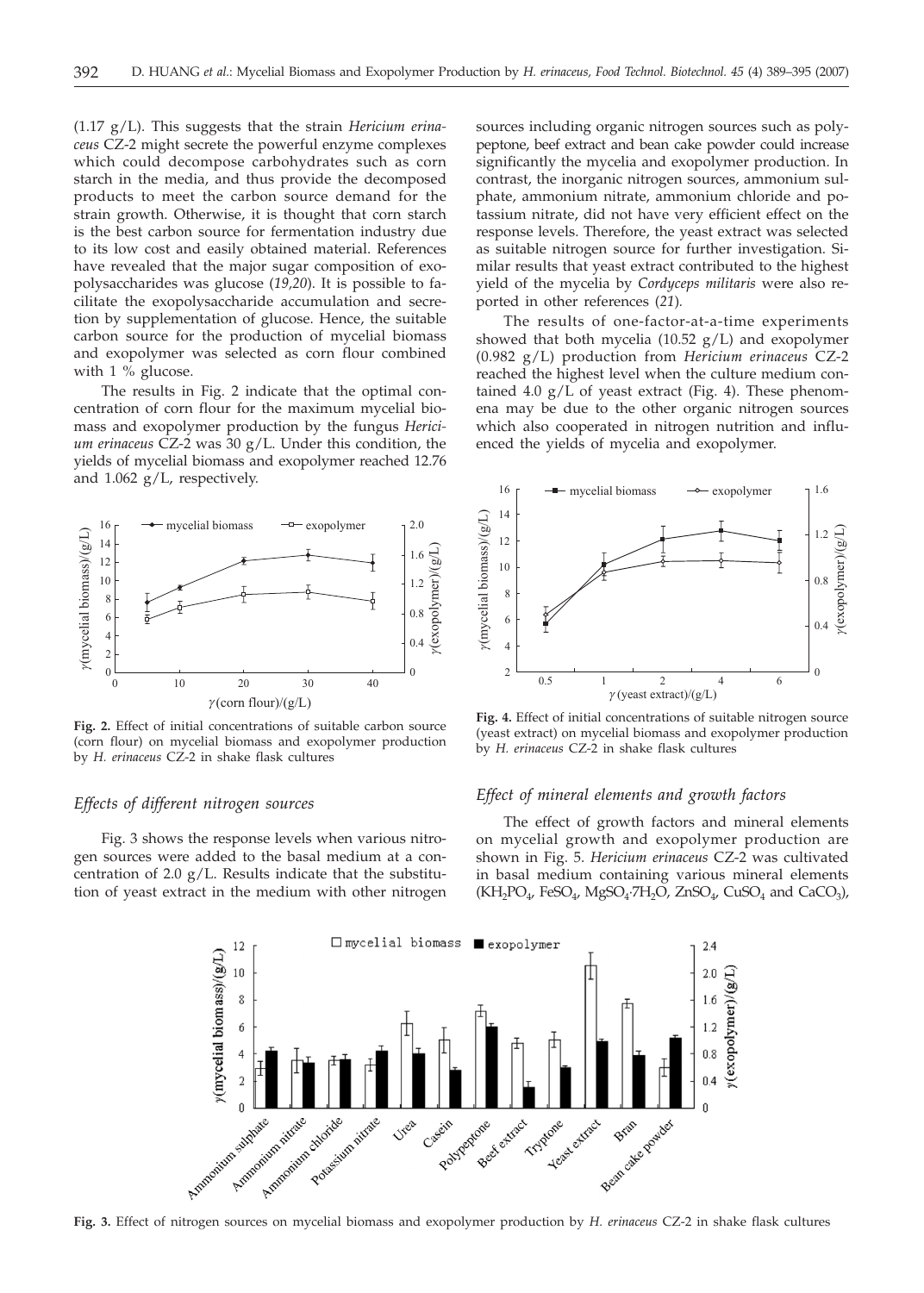

and growth factors ( $VB<sub>1</sub>$ ,  $VB<sub>2</sub>$ ,  $VB<sub>5</sub>$ , wheat bran and corn steep liquor) at a concentration of 1.0 g/L.

The mycelial biomass  $(10.79 \text{ g/L})$  and exopolymer production (0.818 g/L) were obtained by using  $KH_2PO_4$ and  $CaCO<sub>3</sub>$ , respectively. It has been reported that calcium and potassium ions are recognized as favourable mineral ions for mycelial and exopolysaccharide production in several mushroom fermentations (*22*).

Comparatively, the highest mycelial biomass (12.01  $g/L$ ) and exopolymer (0.737  $g/L$ ) production was achieved in culture medium containing corn steep liquor. Thus, corn steep liquor was the most efficient among the above five growth cofactors for production of mycelia and exopolymer by *Hericium erinaceus* CZ-2. Although corn steep liquor is regarded as one of the nitrogen sources (*23*), herein we took it as one of the growth cofactors because it contains sufficient nutritional compounds such as vitamins which could stimulate the growth of *H. erinaceus* CZ-2.

#### *Orthogonal array method*

The orthogonal array design technique is a traditional method that has been successfully applied to improve the culture media for fermentation processes and it provides the relationships among various factors, and the order of significant factors for the optimum results  $(24-26)$ . In the present study,  $L_9(3^4)$  design was applied to screen the significant factors according to the preliminary experiments. The four factors, carbon source (corn flour combined with 1 % glucose), the nitrogen source (yeast extract), growth factor (corn steep liquor) and mineral source  $(KH_2PO_4)$ , and their relevant levels are shown in Table 1. In the course of optimization experiments, the fermentation temperature, initial pH, rotation speed and fermentation period were set at 25  $^{\circ}$ C, 5.5, 150 rpm and 7 days, respectively. The effects of these factors on mycelial yield and exopolymer production were calculated and the results of the analysis are shown in Table 2 and Fig. 6. The order of effects of factors on mycelial growth was: corn flour combined with 1 % glu- $\cos$ e > yeast extract > corn steep liquor > KH<sub>2</sub>PO<sub>4</sub>; and the order of effects of factors on exopolymer production was: corn flour combined with 1 % glucose >  $KH_2PO_4$  > yeast extract > corn steep liquor.

On the basis of the intuitive analysis, the optimization results were as follows: the maximal yield of mycelial biomass was obtained when the composition of the culture medium was (in  $g/L$ ): corn flour 30, glucose 10, yeast extract 3,  $KH_2PO_4$  1,  $CaCO_3$  0.5, and 15 mL/L of corn steep liquor; while the maximal exopolymer yield was achieved when the medium was composed of (in g/L): corn flour 30, glucose 10, yeast extract 5,  $KH_2PO_4$ 3,  $CaCO<sub>3</sub> 0.5$ , and 15 mL/L of corn steep liquor.

The validation experiments, done in triplicate, were conducted to obtain the maximum yields of mycelial biomass and exopolymer by *H. erinaceus* CZ-2 using the



**Fig. 6.** Analysis of the relationship between medium composition and the yields of mycelial biomass and exopolymer by *H. erinaceus* CZ-2 in shake flask cultures

(A1–A3: corn flour 20, 30 and 40  $g/L$ ; B1–B3: yeast extract 1, 3 and 5  $g/L$ ; C1–C3: KH<sub>2</sub>PO<sub>4</sub> 1, 3 and 5  $g/L$ ; and D1–D3: corn steep liquor 5, 10 and 15  $g/L$ , respectively)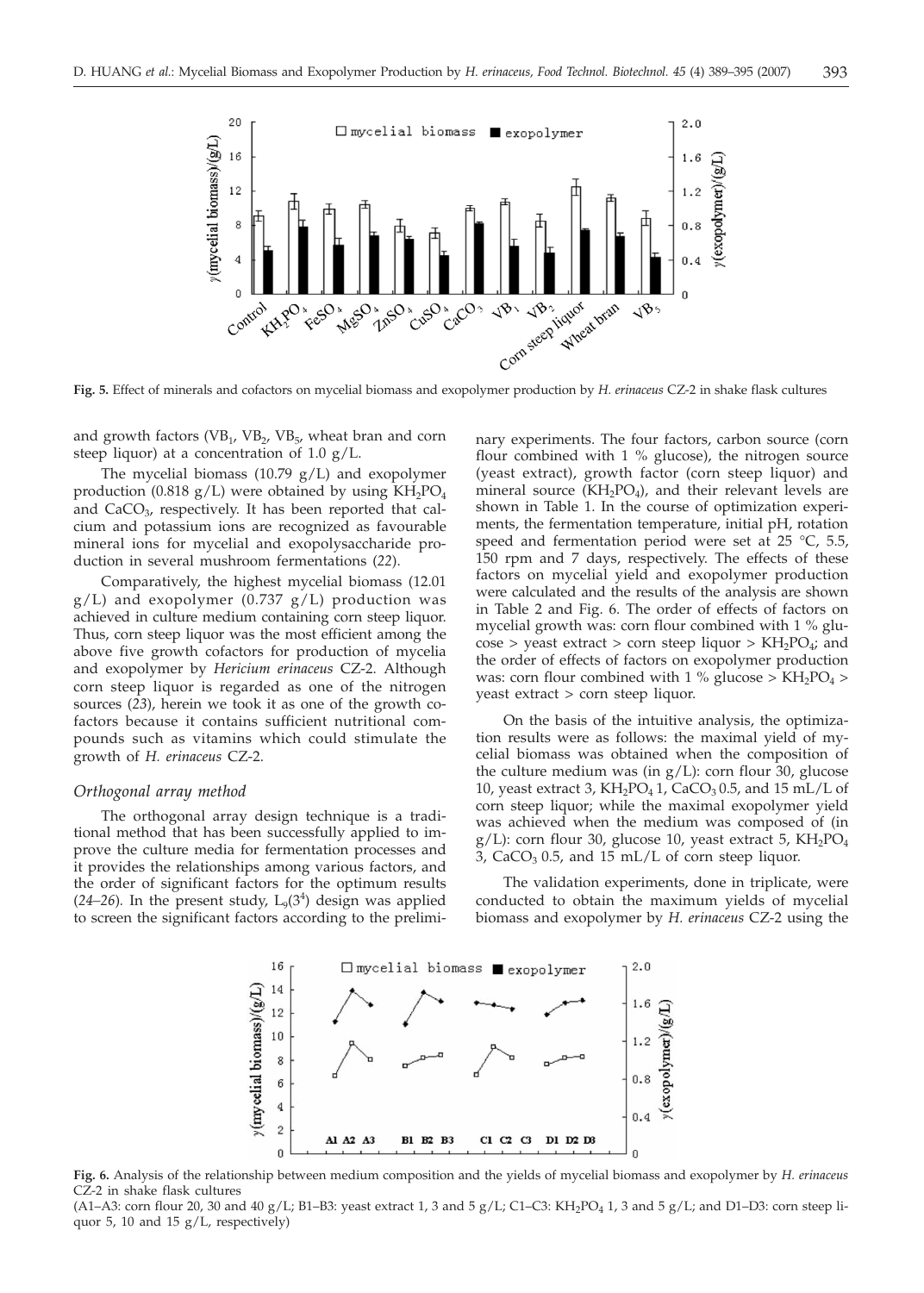above mentioned optimal culture compositions. The mean values of the mycelial biomass and exopolymer production were  $(16.07\pm0.45)$  and  $(1.314\pm0.071)$  g/L, much higher than those in basal culture media.

#### *Batch fermentation*

Fig. 7 shows the time course of 15-litre batch fermentation, including residual sugar concentration, dissolved oxygen (DO), pH, mycelial biomass, exopolymer production and pH value, recorded and analyzed during the whole fermentation process in the basal and optimized fermentation media.

The maximum mycelial biomass yield was 13.91 g/L in the basal medium after a 9-day cultivation. The values of pH, DO and residual glucose concentration of the culture broth decreased sharply from 5.5 to 3.7, 100 to 0.9  $\%$ , and 35 to 2 g/L, respectively. The logarithmic phase requiring plenty of nutrition and sufficient oxygen supplement appeared in the period from day 3 to day 8. Under the optimum medium, the maximum mycelial biomass was achieved at 20.53 g/L after a 9-day cultivation, while the concentration of exopolymer of 1.493 g/L was obtained, which were both higher than those in the basal medium. A sharp increase in pH was observed and pH value reached 2.7 at the end of the 9-day cultivation. The residual sugar concentration and DO values increased slightly at the end of the fermentation.

# **Conclusions**

To date, although optimization of fermentation media and operating parameters has been applied for the submerged culture of various mushrooms, no reports are available in literature regarding the optimization of the medium composition for mycelial growth and exopolymer production by the screened strain *Hericium erinaceus* CZ-2. In this study, one-factor-at-a-time method combined with the orthogonal array design was applied to screen the suitable medium composition and operating parameters for the highest yields of the mycelia and exopolymer. Under optimal conditions, the values of the mycelial biomass and the exopolymer production yields were increased to 16.07 and 1.314 g/L, respectively. The batch fermentation results also showed that optimized



**Fig. 7.** Time profile of batch fermentation in 15-litre fermentor using the basal medium (A) and the optimized medium (B)